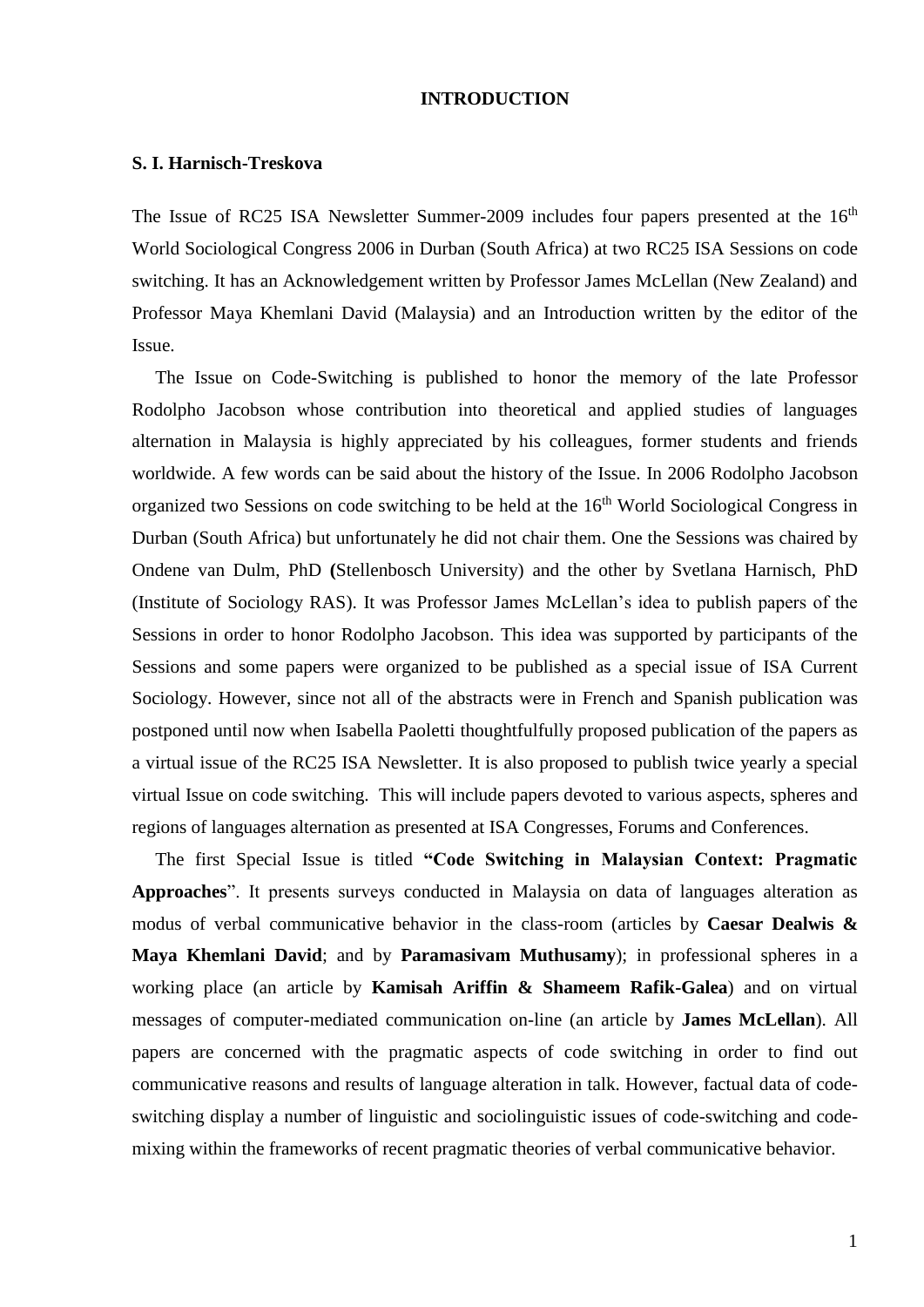Sociolinguistic situation in Malaysia presents a peculiar case of code switching of four languages (Bahasa Melayu, Chinese, Tamil and English). The Bahasa Melayu is the national language due to the Constitution of Malaysia (The Article 152) in West Malaysia since 1968 and in East Malaysia since 1974. English is widely used in professional and commercial fields and in the superior courts. It is also used as a lingua-franca for multiethnic population of Malaysia which constitutes over 27 million. The Malays make up the majority (50.4%) and other bumiputra indigenous groups in Sabah and Sarawak make up 11% of the population. 23.7% of the whole population are Malaysian of Chinese descent and 7.1% of the population are Malaysian of Indian descent with Tamils as the majority. There are also Europeans and Eurasians, including British, who settled in Malaysia since colonial times, Cambodians and Vietnamese, who settled in Malaysia as Vietnam War refugees. Non-Malay bumiputra groups, known as Ibans, make up more than half of the state of Sarawak's population. Sabah's population is made up from Bajaus and Kadazan-Dusuns. Aboriginal groups also exist but in much smaller numbers on the Peninsula, where they are collectively known as Orang Asli.

 There are also a million legal foreign workers and another million illegal ones in Malaysia. According to the *World Refugee Survey 2008*, published by the U.S. Committee for Refugees and Immigrants, Malaysia hosts a population of refugees and asylum seekers numbering approximately 155,700. Of this population, approximately 70,500 refugees and asylum seekers are from the Philippines, 69,700 from Burma and 21,800 from Indonesia. The multi-ethnic and multi-lingual situation in Malaysia faces challenges in language policy in education. As pupils and students speak various native languages the problem of the language(s) used as the medium of instruction arises. Therefore, problems of code-switching by teachers and students who speak different native languages in the classroom and in the professional sphere are notorious.

 The first article in the Special Issue is 'Shifting Codes and Footing in the Reading Classroom' by *Caesar Dealwis* and *Maya Khemlani David* (Malaysia). It deals with two methodological problems, i.e. the (1) pragmatic aspects of code switching in a classroom; (2) communicative and cognitive reasons for a shift to a native language while teaching a foreign language. In countries where English is, depending on the larger setting, either a second or a foreign language, the issue of shifting codes in the language classroom arises. The role of native and foreign languages in the primary socialization of bilingual pupils is seriously considered as a means of instruction and as an instrument of verbal communicative behavior. Real-time examples of code switching used by a teacher and pupils in an English language classroom are provided. Notwithstanding, if not all examples can be classified as "pure" code switching according to Carol Myers Scotton's definition, i.e. an alteration of two languages within a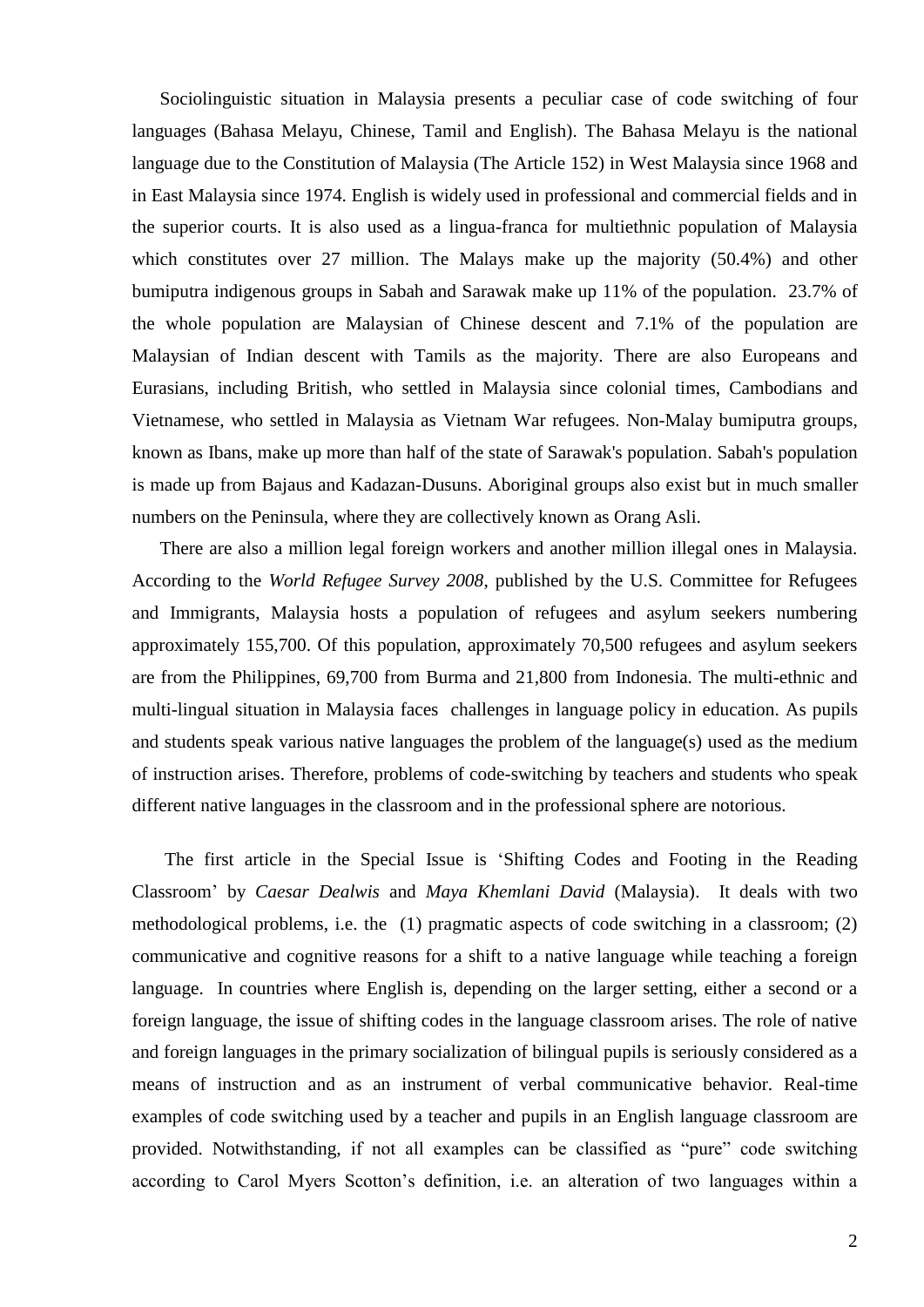phrase, the writers explain the problem of L1 and L2 alteration in mixed language proficiency classrooms within the larger framework of pragmatic theories of cognition and learning processes. Focusing on social problems of schooling and education in Malaysia, pedagogical and pragmatic problems of code switching in a classroom are critically discussed and well exemplified.

 The concept of footing is extrapolated by the writers in order to explain a teacher's shift to native languages or dialects of the pupils. Two types of footing: (1) disciplinary ones, i.e., to keep a class in order and (2) explanatory ones, i.e., to explain either grammar mistakes or meaning of words are exemplified. The scrupulous analysis of the language choices that occur in a classroom with thirty ten year old mixed language ability pupils demonstrates the pragmatic necessity of switching codes with pupils.

 The writers argue that notwithstanding rules which negate the use of the native language/s in the English language classroom, certain situational and cognitive reasons do cause a teacher's shift to the pupils' native language in the classroom. Such rules are therefore hardly reasonable in situations where pupils have a very low command of English and hence are not able to understand what their teachers say. In such situations the need to judiciously shift to a native language is urgent.

 Pragmatic problems of code switching in a classroom in Malaysian context are the focus of another article in the Issue, i.e., "**Communicative Functions and Reasons for Code switching: Malaysian Perspective** written by *Paramasivam Muthusamy*. The aims of the paper are: to discuss communicative reasons and grounds for code switching and to emphasize a peculiarity of code switching in Malaysian context when three languages are available for code- switching within the same communicative situation.

 The paper by Paramasivam Muthusamy has introduced a new theoretical problem of a threelanguage-code-switching-model or (3Ls-CSM). It is a peculiar phenomenon of code switching in the Malaysian context in that an alternation of three languages within talk can be met. The threelanguage-code-switching model in talk is discussed within the data of Tamil- native speaking undergraduate students of the University of Putra Malaysia (Malaysia). All respondents and interviewed students can speak Tamil, Malay and English more or less fluently and are able to use them as code switchers in spoken communication. Code switching context is emphasized to show their interactions with Malay and Chinese speakers apart from Tamil speakers.

 The first and major part of his article presents the author's opinions about the sociolinguistic, cultural and pedagogic approaches dealing with an alternation of L1 and L2 in a classroom. Theories and models of communicative behavior as elaborated by other authors are broadly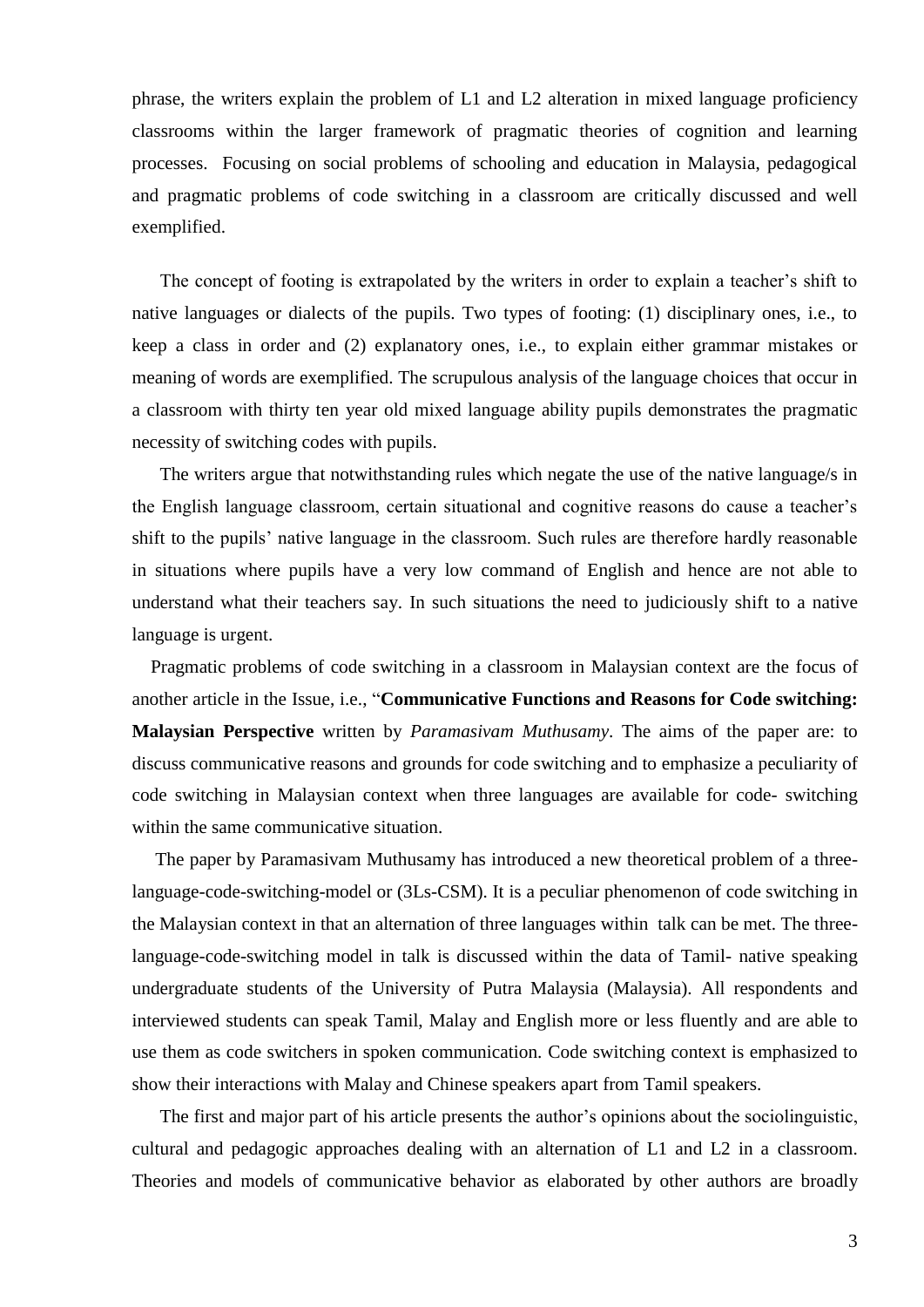discussed in order to lay grounds for methods of data-collection and data-analysis of three components switching in a talk. An attempt to demonstrate how those methods can be used is done in the second part (p.10-12) of the article on factual data. It also discusses the reasons for a teacher's switch to native languages of pupils in a classroom.

 **Code-switching as a Communication Device in Conversation** by *Kamisah Ariffin* and *Shameem Rafik-Galea* focuses on pragmatic aspects of code switching in the work place. Its authors argue that a switch is not merely an outcome of L2 deficit but it can be used as a device of communicative strategy. The aims of the paper are to show how code-switching is employed in a talk to achieve certain intentions; how it can be used to express a range of social and rhetorical meanings and how it works in a professional sphere in a working place. The data were generated from audio-recordings of talk during the organizational training sessions. All recorded talk was transcribed with a focus on cases of code-switching to be identified and extracted. In the paper the term code-switching encompasses both switching at intrasentential and intrasentential levels.

 Although a pragmatic approach prevails in the paper, sociolinguists will find it an interesting exploration of linguistic factual data. Thus, it shows how English pronouns can be used as a code switch into a Bahasa Melayu matrix in order to show an equal relationship between a femalespeaker and the participants of different status, age and familiarity. The data presented in the article by Kamisah *Ariffin* and *Shameem Rafik-Galea* prove that the certain phonological constrains can lead to a misunderstanding or to a crosstalk in bilingual discourse. It is interesting to note that these constraints can be realized by users of two different languages on contact and hence may switch to a native language in attempt to avoid communication breaks. Long and short vowels are not semantically relevant in Bahasa Melayu and so English words such as *fifteen* [fifti:n] and *fifty* [fifti] can be not always properly distinguished in talk. For example, a speaker switched to the Bahasa Melayu word *lima belas* which means 'fifteen' (See: example 12 of the paper p.??)) in order to avoid a misunderstanding but there can also be cognitive reasons for switching to a native language. It is well known that calculations and numerations are usually much better explicated in one's native language.

 The article "**When Two Grammars Coincide: Malay-English Code-switching in Public On-line Discussion Forum Texts"** by *James McLellan* (University of Waikato, New Zealand) deals with code switching in computer-mediated communication (CMC) on data of Malay-English language used in Negara Brunei Darussalam. Factual data is based on texts in Malay and English by Bruneians posting messages on asynchronous on-line discussion forums. The aims of the paper are to find out whether language alternation in the virtual postings can be opposed to monolingual texts quantitatively; and how code-switching is done when Malay and English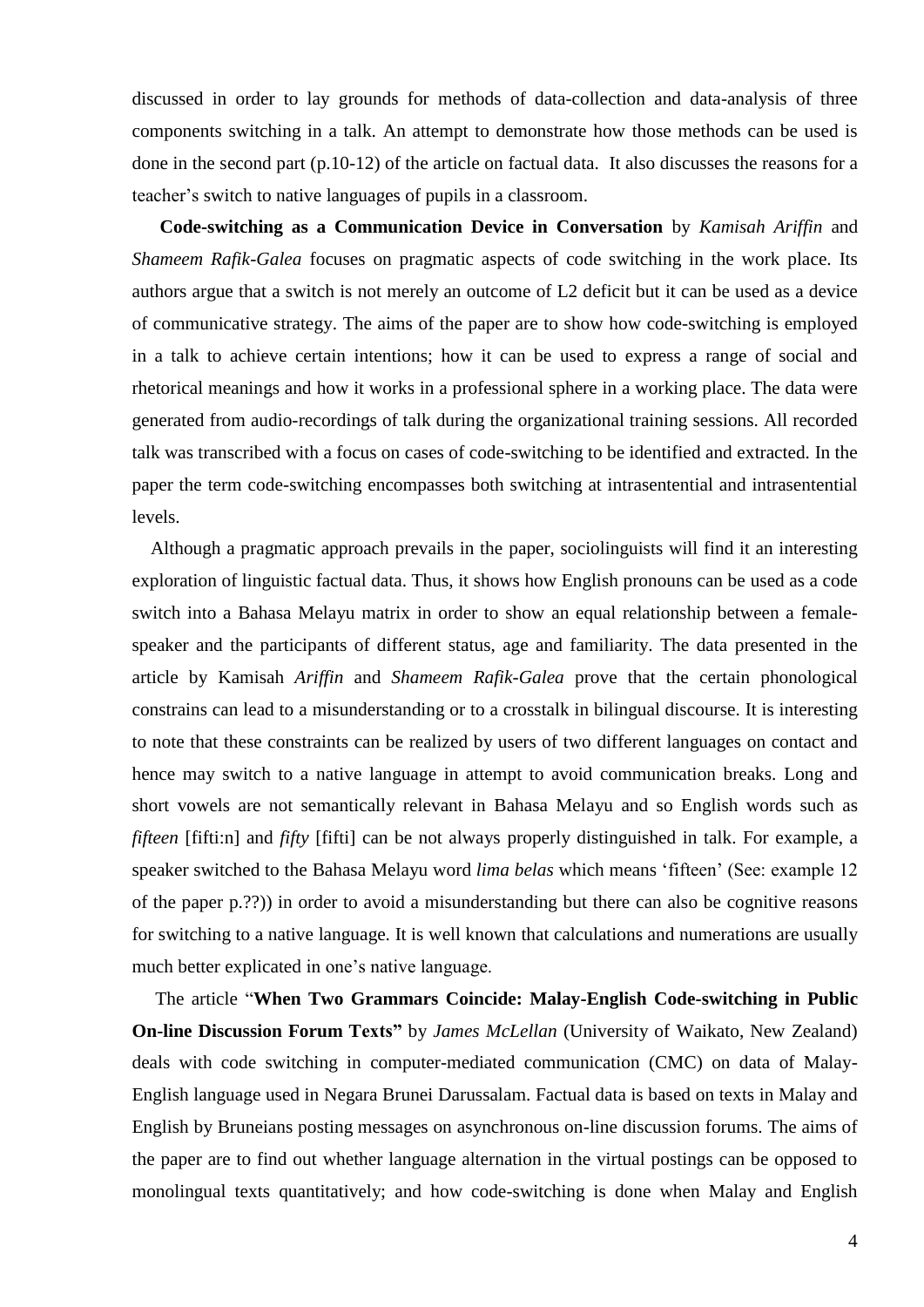grammar display a lack of congruence, i.e., the noun phrase; pluralization of nouns; and verb inflections. An analysis of factual data of the corpus (with 211 postings) shows a near-even split between monolingual and mixed-language texts. As James McLellan shows, there is a substantial amount of language alternation with 50% of the posting texts possessing some level of alternation. This is accomplished through the text producers' high level of bilingual proficiency, which facilitates language alternation.

 The Matrix Language-Frame (MLF) model, originally outlined by Myers Scotton (1993) and the ideas of Bentahila and Davies (1998) that the relationship between the contributing languages is not necessarily asymmetric - are used in the article to show that both languages can play an equal part in contributing to the morpho-syntax of code mixed texts. In fact there is variability in the extent to which English and Malay dominate, at least at the level of the syntactic group. Some data supports the ideas of asymmetric MLF model.

 James McLellan emphasizes the influence of Rodolfo Jacobson's ideas in his survey. The pragmatic aspect of Malay-English code switching in Malaysia and the important claim about grammatical structure in noun phrases was exemplified by Jacobson (2001) with reference to French and Moroccan Arabic mixed text and on data equal mixing in Spanish-English and Malay-English texts. The term 'language alternation' could be applied for such instances. In the article a classification (typology) of CMC users is based on the main types of language users proposed by Jacobson (1996, p. 85) for code-mixed spoken interaction, i.e. monolingual English (E-); main language-English with some Malay (ML-E); equal language alternation of Malay and English (=LA); main language-Malay with some English (ML-M); monolingual Malay (M-).

 An assumption that texts of CMC could be more normative than oral utterances is hypothesized, as well as a suggestion that messages of CMC could demonstrate less switching from one language to another. Being devoted mainly to linguistic aspects of code switching, the paper by James McLellan shows that code switching in CMC can be the subject of thoughtful pragmatic research.

 A phenomenon of code switching attracts attention of both linguists and sociologists. The interest of scholars in social, pragmatic and linguistic problems of code switching has increased due to certain social factors, such as the wide borderless geographical cross-cultural contacts in a modern society which has enlarged the number of various typologically contact languages. Another factor is increase in the virtual spheres of communication, introducing new forms of verbal communication in which code switching occurs. It is through the medium of English that various forms of code switching within the indigenous Malaysian languages can operate at different levels of language competence.